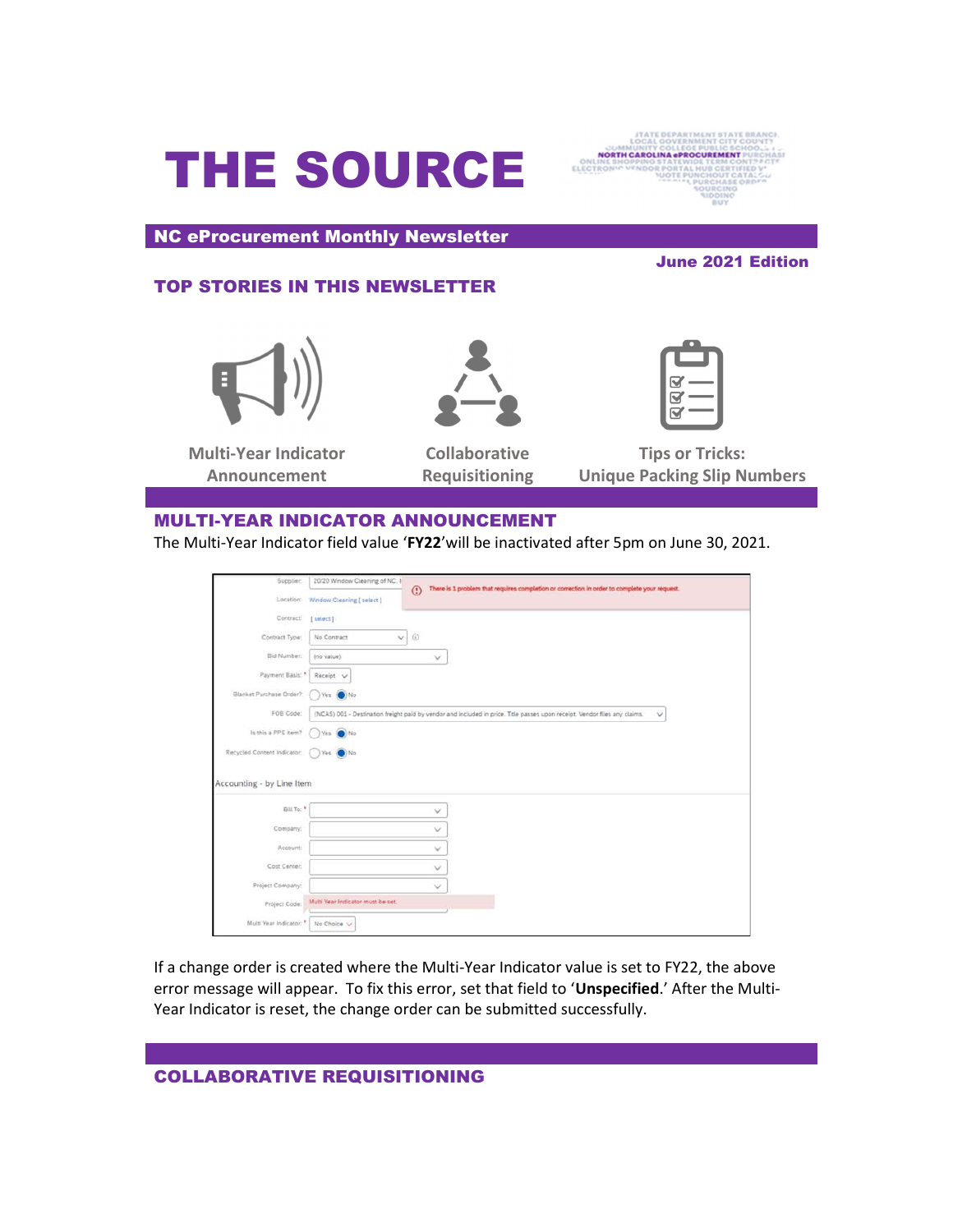Collaborative Requisitioning is the informal quoting and pricing request function within the NC eProcurement System. After starting a requisition for non-catalog items, buyers can collaborate with one or more vendors to request informal quotes and negotiate the best pricing before placing an order!

Buyers can:

- Reach out to multiple vendors simultaneously to request quotes and information.
- View tabulated vendor responses.
- Clarify item details, prices, and substitutions with the vendors.

Vendors are able to:

- Respond and propose pricing for requested items.
- Add an additional line item (e.g., functional substitution when allowed or shipping when required).
- Communicate with the buyer within the tool for questions and clarifications

Note: To create a Collaborative Requisition, buyers must be in the 'NC Collaborative Requisition' group. To choose the best vendor quote after responses, the buyers must be in the 'NC Collaboration Team' group. Buyers should contact their Security Administrator if they need to be added to these groups.

For more information about Collaborative Requisitions, see the Collaborative Requisitions Training Page.

## TIPS AND TRICKS: UNIQUE PACKING SLIP NUMBERS

When receiving material goods in NC eProcurement, a unique packing slip number that is typically included with the shipment must be entered. Although uncommon, some users have been entering identical packing slip numbers for the same line on multiple shipments, resulting in difficulty when attempting to later unreceive some of those items.

Unreceiving items also requires the receiver to enter the exact packing slip number of the original receipt. Receivers who do not match the packing slips from their earlier receipts will experience issues with NCAS integration and will have to reach out to their entity's NC Receipt Editor(s). For more information about receiving, please reference the Receiving Job Aid or the NC Receipt Editor Job Aid on the NC eProcurement website.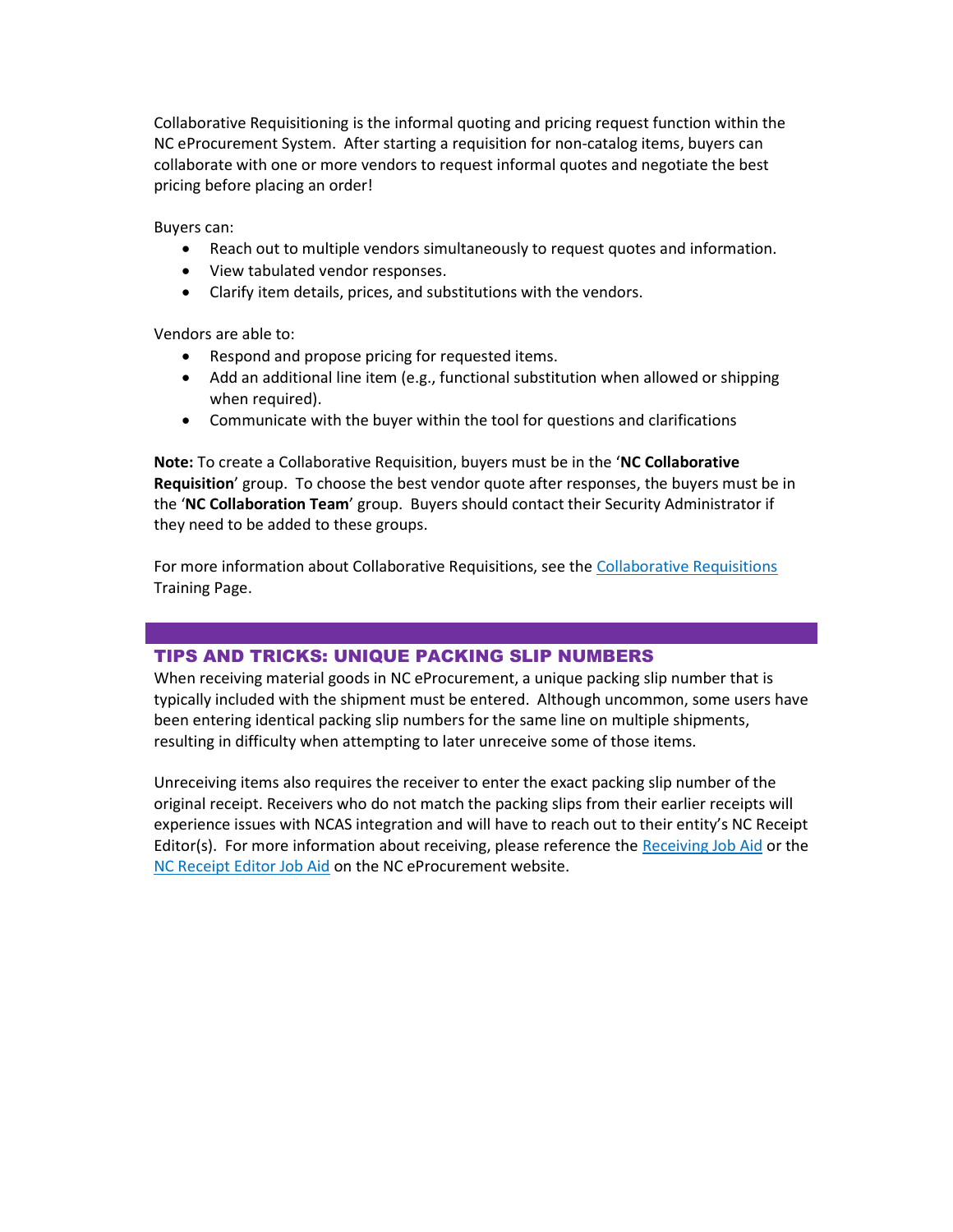

## STATEWIDE TERM CONTRACT ANNOUNCEMENTS

#### Statewide Term Contract 065A Utility & Dump Truck Bodies

The Division of Purchase & Contract has established a new Statewide Term Contract 065A Utility and Dump Truck Bodies. This is a multi-vendor mandatory Statewide Term Contract for state agencies, departments, institutions, universities, community colleges, and nonmandatory entities including schools and local governments. The contract term is May 18, 2021 through May 17, 2024. If you have any questions related to this contract, contact Bahaa Jizi at 984-236-0218 or bahaa.jizi@doa.nc.gov.

#### Statewide Term Contract 070a Fleet Vehicles

The Division of Purchase & Contract has established a new Statewide Term Contract 070A Fleet Vehicles. This is a multiple-vendor mandatory Statewide Term Contract for state agencies, departments, institutions, universities, and community colleges, unless exempted by North Carolina General Statute. Additionally, non-mandatory entities, including schools and local government, that are allowed by general statute may use this contract. The contract term is May 10, 2021 through May 9, 2023. If you have any questions related to this contract, contact Bahaa Jizi at 984-236-0218 or bahaa.jizi@doa.nc.gov.

#### Statewide Term Contract 360A Floor Covering and Installation Services

The Division of Purchase & Contract has established a new Statewide Term Contract 360A Floor Covering & Installation Services. This is a multiple-vendor mandatory Statewide Term Contract for state agencies, departments, institutions, universities, and community colleges unless exempted by North Carolina General Statute. Additionally, non-mandatory entities, including schools and local government, that are allowed by general statute may use this contract. The contract term is June 10, 2021 through June 9, 2024. If you have any questions related to this contract, contact Bahaa Jizi at 984-236-0218 or bahaa.jizi@doa.nc.gov.

## TRAINING ROUNDUP